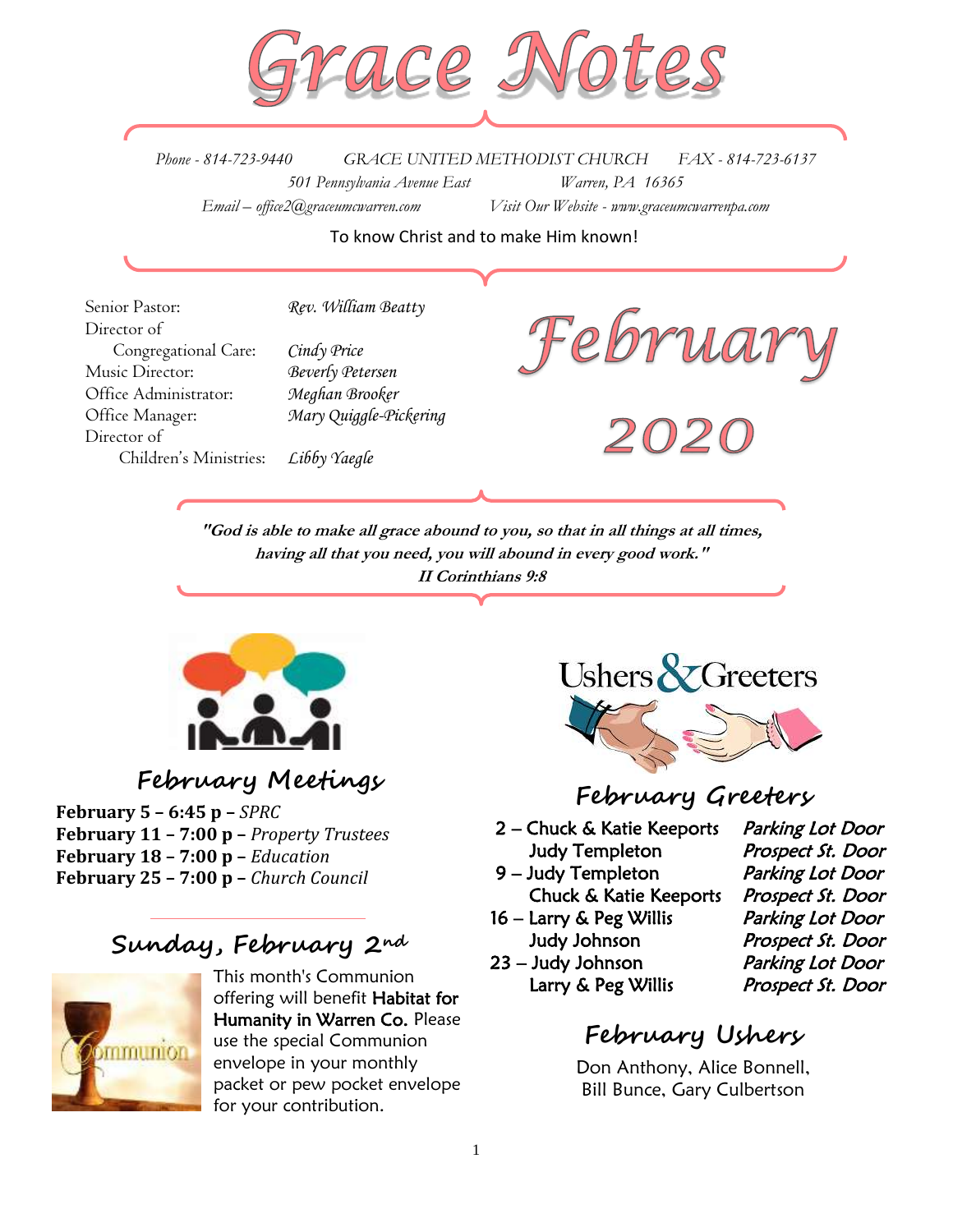# **From the Pastor**

## **General Conference 2020 a personal reflection from Pastor Bill**

very four years, the United Methodist Church **holds a world-wide denominational meeting** that we call General Conference. It is at this legislative meeting, held in May, that changes are proposed which affect the whole denomination. Representatives are sent from every Annual and Central Conference. We are a part of the Western Pennsylvania Annual Conference, so we have six clergy and six laity delegates elected to represent us<sup>i</sup>, to consider the legislation presented, and to vote accordingly. E

There will be many topics discussed at General Conference this year, but the one that has received the most attention is related to the future of the denomination. Last February a special General Conference was held (an extension of General Conference 2016, if you will) which put forward what was called the Traditional Plan<sup>ii</sup> for the church, reinforcing the current language in the Book of Discipline (our book of Polity and Doctrine).

A few weeks ago, a proposal was put forward called "A Protocol of Reconciliation & Grace Through Separation"iii which was reported widely in the news. This is one of now five proposals put forth for the consideration of the future of the denomination<sup>iv</sup>, in addition, individuals can make proposals for legislation as well, so there are certainly other ideas in circulation, but these are the "official" proposals (as I understand it).

The process at General Conference is, as you might expect, somewhat cumbersome (my opinion) in that the conference has to follow very strict protocols of calling for debate, amendments to the legislation which must be considered individually and supported or struck down, etc. Sometimes legislation is altered considerably through the process, sometimes very little or nothing is changed.

So, what does that mean for us as Grace Church? Well, it means we need to pray for General Conference, for our delegates and for the legislation that is being proposed.

What *might* it mean for Grace Church? That's much harder to answer. The plans as I read them are mostly about dealing with buildings and money and pensions and financial liabilities, more so than theological differences (which seem to me to mostly revolve around clergy issues). The denomination has been theologically diverse for a long time but there seems to be a significant enough divide right now that all the proposals put forth, in one way or another, functionally split the denomination. So, it is possible that any one of these proposals will gain majority support and become official for the denomination(s) moving forward. It is possible that none of these proposals will gain a majority vote, or that one proposal will gain a majority but only after amendments which significantly alter the nature of the proposed legislation. It is possible that, functionally, nothing will change or that a great deal will change.

How do we prepare? The same way we prepare for not knowing what tomorrow will bring for us. We pray, we trust that God through the Holy Spirit can work in ways that we don't always see and don't always understand but ways that reveal God's faithfulness and God's grace and God's mercy.

"I make known the end from the beginning, from ancient times, what is still to come. I say, 'My purpose will stand, and I will do all that I please.'" (Isaiah 46:10)

So, let's talk about it. Let's wonder what might happen. By all means, let's understand what the proposals being put forth really say. And undergirding it all: let's pray and trust God.

In Christ's Love, Pastor Bill

<sup>i</sup> Delegates were elected at last year's annual conference, as well as delegates for Jurisdictional Conference and alternates – our delegates are listed in this link: [https://www.wpaumc.org/newsdetail/alyce-weaver](https://www.wpaumc.org/newsdetail/alyce-weaver-dunn-to-lead-2020-delegation-12837130)[dunn-to-lead-2020-delegation-12837130](https://www.wpaumc.org/newsdetail/alyce-weaver-dunn-to-lead-2020-delegation-12837130) The role of General Conference is better explained here: <https://www.youtube.com/watch?v=U2MLEFn3b8M> ii Here is the legislation from 2019: [https://ntcumc.org/CoB\\_Traditional\\_Church\\_Plan.pdf](https://ntcumc.org/CoB_Traditional_Church_Plan.pdf)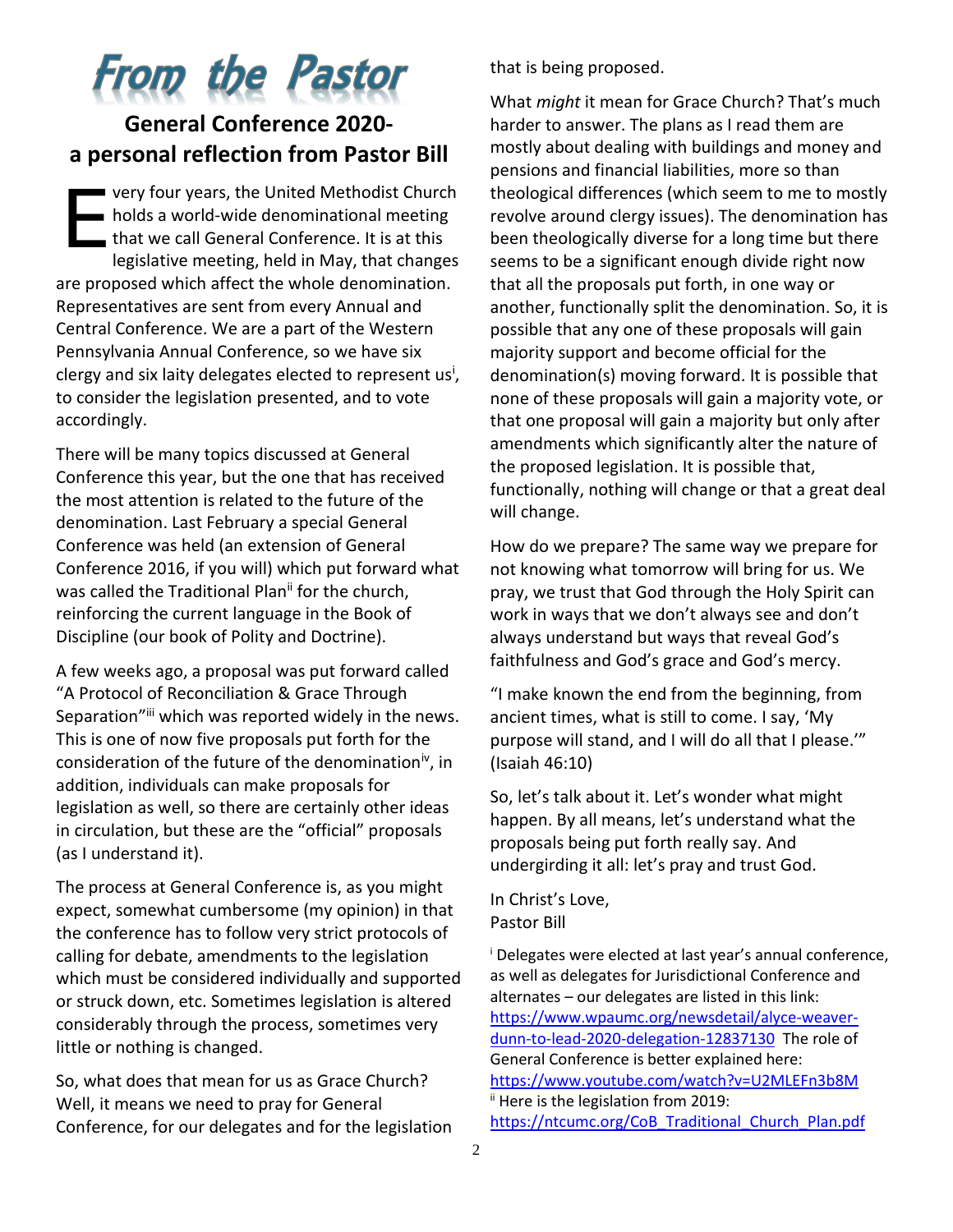#### **iii** The full text:

[https://www.unitedmethodistbishops.org/files/websites/](https://www.unitedmethodistbishops.org/files/websites/www/pdfs/signed+umc+mediation+protocoal+statement+-2020.pdf) [www/pdfs/signed+umc+mediation+protocoal+statement](https://www.unitedmethodistbishops.org/files/websites/www/pdfs/signed+umc+mediation+protocoal+statement+-2020.pdf) [+-2020.pdf](https://www.unitedmethodistbishops.org/files/websites/www/pdfs/signed+umc+mediation+protocoal+statement+-2020.pdf)

 $\mu$ <sup>iv</sup> A chart to compare the other four proposals his here: [https://cdnsc.umc.org/-/media/umc-](https://cdnsc.umc.org/-/media/umc-media/2019/11/08/17/05/gc2020-proposed-umc-plans-chart-nov-2019)

[media/2019/11/08/17/05/gc2020-proposed-umc-plans](https://cdnsc.umc.org/-/media/umc-media/2019/11/08/17/05/gc2020-proposed-umc-plans-chart-nov-2019)[chart-nov-2019](https://cdnsc.umc.org/-/media/umc-media/2019/11/08/17/05/gc2020-proposed-umc-plans-chart-nov-2019)

(Note that each proposal contains a link to a full description of the individual proposal)

n a glorious August Sunday Kent dropped me off at the parking lot door and O



wished me good luck. I burst into tears saying, "What have I done?" I had left the comfort and familiar faces at Emanuel Church to come to Grace where everyone was already comfortable. I had been at Emanuel for 26 years (about ½ my life) where I met and married my husband, welcomed, baptized and confirmed our children, but it was time to move on. Out of the blue Alice Bonnell called and asked if I'd like to come to Grace. My mouth said "yes" and 2 days later I met with Stan Pearson, Dr Lowe and Alice. I was hired. I told them they weren't getting a young chickie… I was already well into middle age.

So, I started. It was great! The choir was large, very good and cooperative, and it kept getting larger! Louise Schmittle, a former music teacher, was full of suggestions and a big help. Jeannette Silzlie played the piano with the hymns, did piano solos, and played for the Real Joy Trio: Karen Gray, Vickie Morrison and Carol Knowlton were already established and sang every where. That was the beginning of the talent show. Small groups began – The Madrigals, a group of 10, singing all a cappella sang everywhere too. They sang at weddings, for entertainment, for various groups, for other churches and for fundraisers. The Madrigals are still singing today with the core group still intact. We have mourned the deaths of Ken Foreman, Kent Petersen, Gail Nelson, Bob Higginbotham, but Carol & Larry Knowlton, Kristin Moore, LuAnn Saeli, Trish & Bill Gentilman, Vickie Morrison and Kris Magnuson remain with us.

The Inspirations – Karen Conarro, Beth MacPherson and Trish Gentilman were a

refreshing change. They sang and rang chimes at the same time. I played for all of their weddings, which was so sweet.

The Reflections, a younger group of girls sang together for a couple of years.

"The Girls" came a lot later. They were in grades 7-9 and wow-ed the congregation. They were Maria and Maribeth Miller, Carmen Pearce and Megan Moore. College came and one by one they left.

During this time the men's chorus emerged. There were over 15 men who practiced each Sunday morning and were just wonderful.

There was also a big youth choir, a children's choir, who sang for church functions besides the regular services.

Handbells were very popular then and we joined the ringers all over for festivals and concerts, plus regular church services.

We had the Grace Handbells, Youth Ringers, children's bells and children's chimes.

Each one of the above groups can produce a story or 2. I know I can!

There was even a group of women who played recorders (tonettes) and we were good when nobody squeaked. When that happened, we'd dissolve into laughing. It was not a long-lasting group.

Thirty-three years in a long time – a whole generation has come and gone. The babies who were born when I started are now raising babies of their own.

And at the other end of life, I've said goodbye to more people then I can or will name. May they all rest in peace.

The memories that are crowding in right now are so precious to me. They are of the love that Grace Church gave. It is the support they gave to everything we did, including buying choir robes, another set of bells, another piano, and little love notes written by those who enjoyed the concerts, or just were touched by an anthem on a particular Sunday. They all meant so very much and I hope they will continue to those who come after me.

I didn't go into specific stories because there are more than I have room to write. Just ask a choir or bell member to tell a story and I know they could.

I want to thank everyone for your love and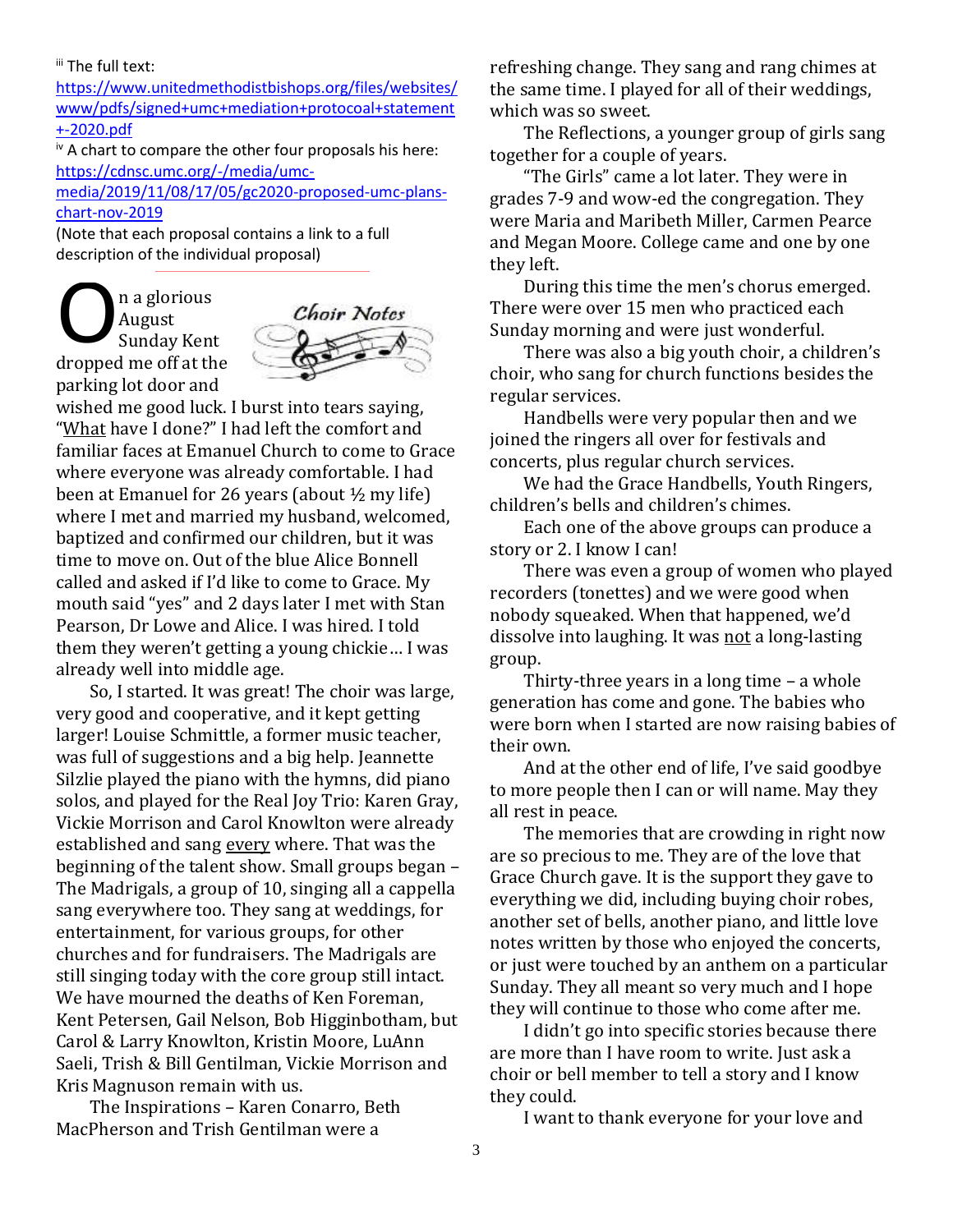support, and the choirs, my darling children – I love you with all my heart and will miss you more than you'll ever know. May that love reach out to Floyd, Carmen, Beth and everyone who follows.

I've been here almost 1/3 of my life and have never said again, "What have I done?"

With great love and thanks, Beverly

P.S. Come to church!

*From the Director of Congregational Care "What's your name?"*

ecently, we visited precious Addie (our granddaughter) and her parents in Lancaster, PA. While there, we took the time to meet for lunch with Jim and Martha. Keith had met them in Haiti over 40 years ago when they were all serving in LaPointe. Their mission work has always been to serve Haitians through education. And they continue to do so here in PA! When the waitress approached our table, Jim immediately asked, "What's your name?". That was the initial inquiry that led to many more over the course of our meal. Each time she returned, Jim or Martha had another question ready. We learned a lot about her; her long day at work, her family, where she grew up, how she works the holidays and that she *does* make the traditional Pork and Sauerkraut for New Year's Day! And, she learned a bit about all of us, too. R

Keith and I remarked to each other later that we had noticed how Jim and Martha became involved with our waitress. This was beyond the pleasant and expected "How are you today?". That question leads to the standard answers. And, really, do most people really care when they ask that? Some do. But most ask it out of habit. Jim and Martha showed us that we all can be emissaries for the Lord. I know that I need to take the time to ask questions that allow people to share parts of their selves with me. And that may lead to the bigger question, "Do you know Jesus Christ?".

**"… let your light shine before men, that they may see your good deeds and praise your Father in heaven." Matthew 5:16 (NIV)**

Cindy Price

want to thank everyone again for the support of the I



lip balm fundraiser. I enjoyed getting to talk with you in Wesley Parlor and share something I'm passionate about, which is using cosmetics and other products that are free of harsh chemicals. I am happy to report that \$264.00 in profit will be added to the fund for Children's Ministries. I will certainly be selling lip balm again next year!

As most of you know, I have three small children at home. If you don't know this, then you probably haven't seen my two youngest squirming about in the pew on Sunday, my husband and I attempting to keep them moderately quiet and placated. It seems like one of their favorite things to do throughout the service is throw their heads back with a big open-mouthed grin, leaving their neck exposed for a playful tickle. Never does it cross their mind when they do this that Keith or I would fail to catch them, letting them fall and get hurt. They toss about with happy abandon knowing that no matter how much they wiggle, they're safe. I admit there have been times when I wasn't prepared for one of them to toss their head back with such gusto, making my heart jump a tiny bit in fear, but I always catch them and they always believe that I will catch them. The apostle Paul wrote in Hebrews 11:6 "And without faith it is impossible to please God, because anyone who comes to him must believe that he exists and that he rewards those who earnestly seek him.' Like the innocent faith my children have in me that I won't let them fall, we too must have faith in our heavenly Father who is distinctly deserving of it. God doesn't live in doubt or uncertainty like we do. He is the same now as he always has been. In no way can we catch God off guard, no matter how much we squirm or wiggle, no matter what unexpected circumstances we find ourselves in, God knows. You can rest in the blessed assurance that no matter how much it might seem untrue, God has his mighty hand on you and he won't let you fall.

Libby Yaegle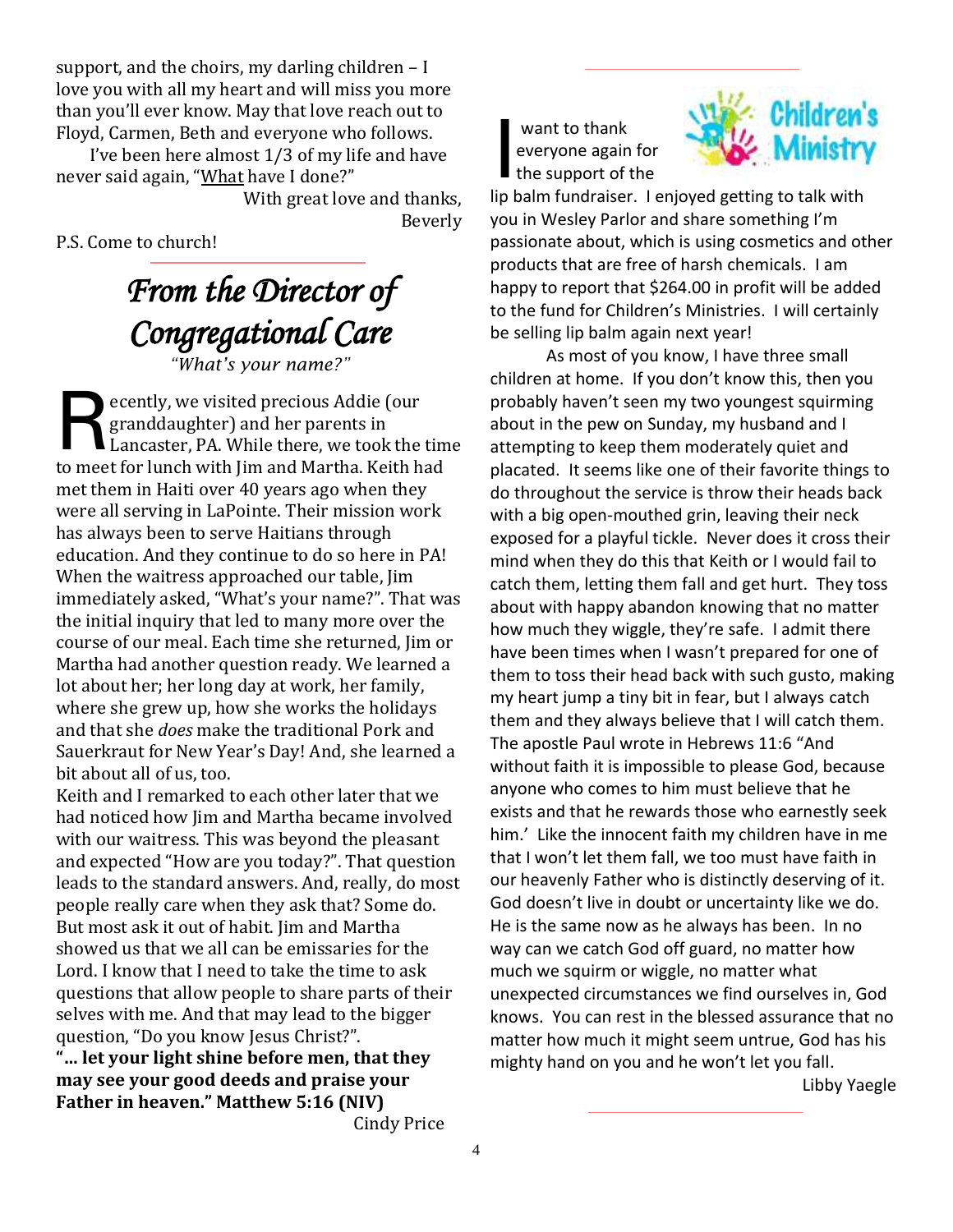

e are thankful we haven't missed any school so far this year, but winter isn't over yet! We will see what Punxsutawney Phil predicts on the  $2^{nd}$  and will hope for an early spring! The children have settled back into the routine after our Christmas break and are well into our winter activities. Our three- year old class starting their color unit and doing "homework". The four- year old class is working on their "Passports to Kindergarten" and proudly adding stars for each skill they master. W

As we begin our February activities, we look forward to Valentine's Day and our annual Family Dinner. The children enjoy preparing Valentine cards for their families and decorating Higginbotham Hall for the dinner. It is a wonderful time for all of us to gather, share a meal and fellowship. Our class Valentine's party is always great fun as we share treats and cards from our friends.

Registration for the 2020-2021 schoolyear is well under way for current preschool, Grace Church & daycare families. We will open to the public on February 1, 2020, so if you or someone you know would like to register a child for next school year, please pick up a registration form from the office or call the preschool room at 723-8011. We usually fill up quickly, so reserve your spot now!

Again, we would like to thank our Grace Church family for sharing part of the S.O.C. (support our children) offering with our preschool program. We are so grateful for all the support we receive. Please pray for our enrollment for the upcoming school year!

Happy Valentine's Day from all of us at Grace Promise Preschool!

Find us on Facebook:

[www.facebook.com/GracePromisePreschool](http://www.facebook.com/GracePromisePreschool) Trish Gentilman [preschool@atlanticbbn.net](mailto:preschool@atlanticbbn.net)

n January we had two no school days. We celebrated n January we had two no<br>school days. We celebrate<br>Martin Luther King Day. In the planning stages is a Movie night Feb 28th in Fellowship Hall. The Movie will start promptly at 6:15 pm. There will be popcorn, decorating cookies and coloring sheets.



Irene Garris, Director Care with Grace Daycare



During Worship *9:30 a.m. (0-2 yrs.)* 

*~* 

*11:00 a.m. (0- 5 yrs.)*  **February 2** *–* Anna Peterson **February 9 –** Becky Fuller **February 16 –** Anna Peterson **February 23 –** Becky Fuller

# February Worship Assistants



Advisors: *Linda Knapp 726-1199 Sheryl Richards 726-3876*

**February 2 –** Ryan Egger & Alanna Byrd **February 9 –** Karson & Kaden Werner **February 16 –** Kylie Jurkowski & Tymber Barr **February 23 –** Charlotte & Adelaide Keeports

Our Music Director Beverly Petersen is retiring on



Sunday, February 9th. Please join us for a time of celebration following the 11:00 worship service that day in Higginbotham Hall. Sandwiches, salads, cake

and entertainment will be provided. We hope to see you there!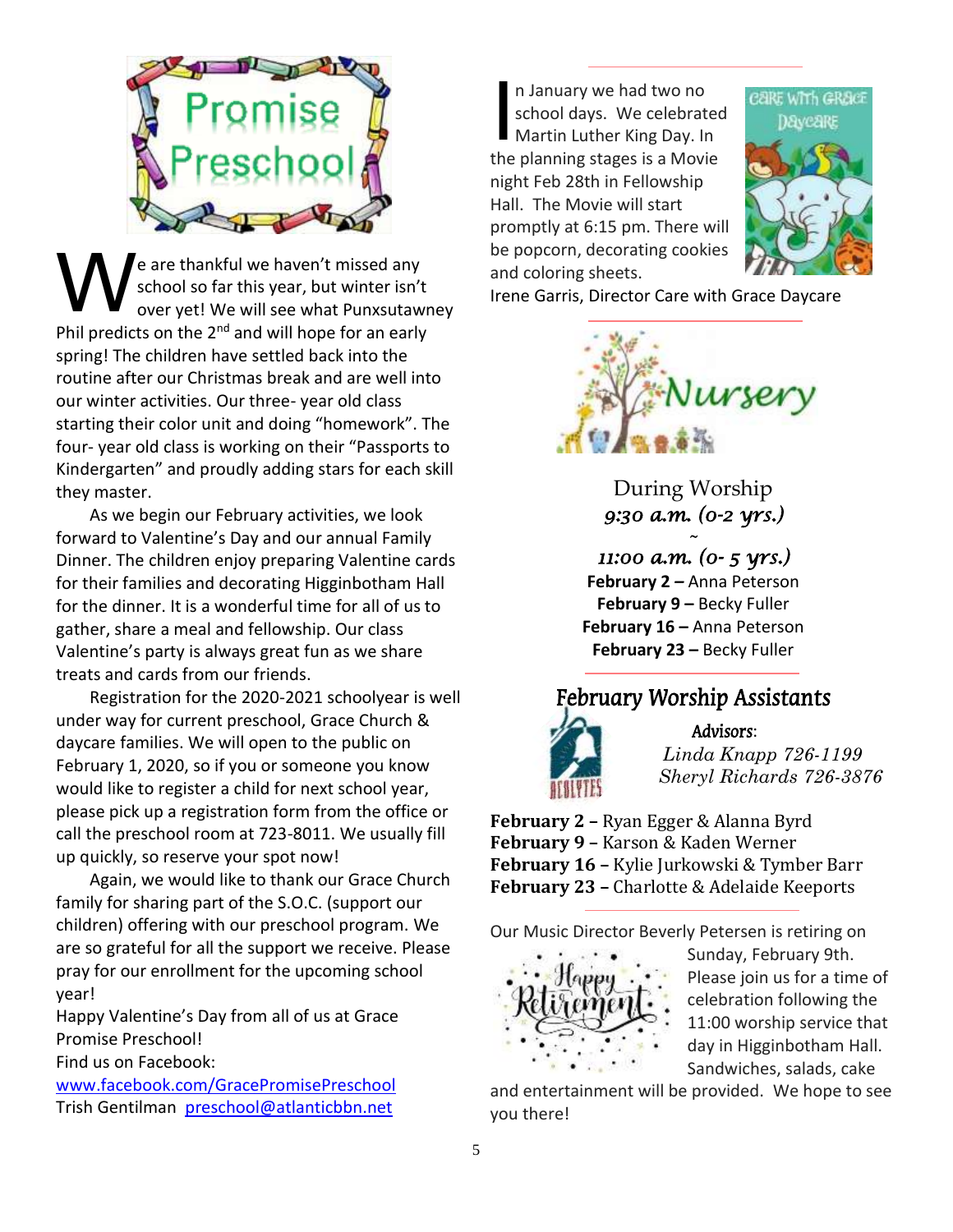

### **Our budget the month of December 2019:**

*Other income consists of funds from Sunday School, Room Rental,* 

*Bible Studies, Literature Tables, Fitness Ministry, Easter, Christmas, and Misc. Income.*

| <b>BUDGET</b>                                  | 2019             | 2018      |  |  |  |  |  |
|------------------------------------------------|------------------|-----------|--|--|--|--|--|
| <b>Other Income:</b>                           | 738.75           | 973.73    |  |  |  |  |  |
| Offerings &                                    |                  |           |  |  |  |  |  |
| Tithes                                         | <u>34,890.50</u> | 36,704.00 |  |  |  |  |  |
| <b>Total Income</b>                            | 35,629.25        | 37,677.73 |  |  |  |  |  |
| <b>Number of Sundays:</b>                      | 5                | 5         |  |  |  |  |  |
| Borrowed                                       | 0                | 0         |  |  |  |  |  |
| <b>Expense:</b>                                | 36,065.84        | 35,149.46 |  |  |  |  |  |
| Attendance:                                    | 1,031            | 1,129     |  |  |  |  |  |
| <b>Connectional Apportionments</b>             |                  |           |  |  |  |  |  |
| <b>Obligation-</b> 3,326.00                    |                  |           |  |  |  |  |  |
| Paid to date 39,956.00                         |                  |           |  |  |  |  |  |
| Ahead (Behind)<br>0                            |                  |           |  |  |  |  |  |
| Percent of year to date paid 100%              |                  |           |  |  |  |  |  |
| His income: Was \$2,048.48 higher in December  |                  |           |  |  |  |  |  |
| 2018 compared to December 2019                 |                  |           |  |  |  |  |  |
| Our expenses: Were \$916.38 higher in December |                  |           |  |  |  |  |  |
| 2019 compared to December 2018                 |                  |           |  |  |  |  |  |
| Income 2019: \$382,550.32                      |                  |           |  |  |  |  |  |
| Expenses 2019: \$406,267.38                    |                  |           |  |  |  |  |  |
|                                                |                  |           |  |  |  |  |  |

Submitted by: Alice Bonnell, Finance Chair

#### **Flock Talk**



*"Create in me a pure heart, O God, and renew a steadfast spirit within me."*

#### *Psalm 51:10*

Have you ever been too busy to read an article about how to slow down? Or, have you ever thought about attending a special service at church only to find it's just not going happen? Too busy, too tired, too easy to say "maybe next year."

Here's an idea, let's find time this month to read an article or Scripture on the reasons to "be still". Then, let's mark the calendar for February 25th at 7pm. Our Ash Wednesday service is a reason to slow down, to be still and know that He is God. It is an opportunity to join in this heartfelt time worship. The service is deeply meaningful. It is a very peaceful and a very humbling tradition. The only commitment is our acceptance of Christ as our Savior. If you have never attended this service, please know your presence will add dearly to the goodness enjoyed by all. If you are a regular on Ash Wednesday, then you know how different you feel as you leave. It's a beautiful start to the Easter season and gives us a strong foothold for the days ahead. We hope to see you! Encouragingly, Sue Toombs, Lay Leader

#### SHARING PLACE UPDATE!

We are pleased to announce we have 3 teams in place for the upcoming year to serve at the Sharing Place! This dinner is held every Thursday with teams arriving at 3:00 and dinner begins at 4:30 at the First Presbyterian Church. Each team will serve 2 times throughout the year. A schedule of all dates and names will be sent to all team members with all the information you will need to serve. You can call Cheryle Stellato 730-0824 with any questions. Thanks for volunteering!



Thank you to everyone who helped decorate and undecorate Grace Church for the 2019 Christmas season. I really appreciated all of your

hard work and dedication. Karen Conarro

Roses are red, Choir robes are blue, There's one in your size Just waiting for You! NOW is a great time to join the Grace Choir! We

practice Wednesdays from 7 to 8:30 and worship in the 11 o'clock service. No matter how tall you are, you can join the choir!

#### **COVERED BY GRACE**

*Covered by Grace* gave out 385 items in December! We are in need **gloves**, **mittens**, **hats** and



**scarves**. Please keep those clothing items coming throughout the winter. Items can be placed in the tote in the hall right outside of Pastor Bill's office.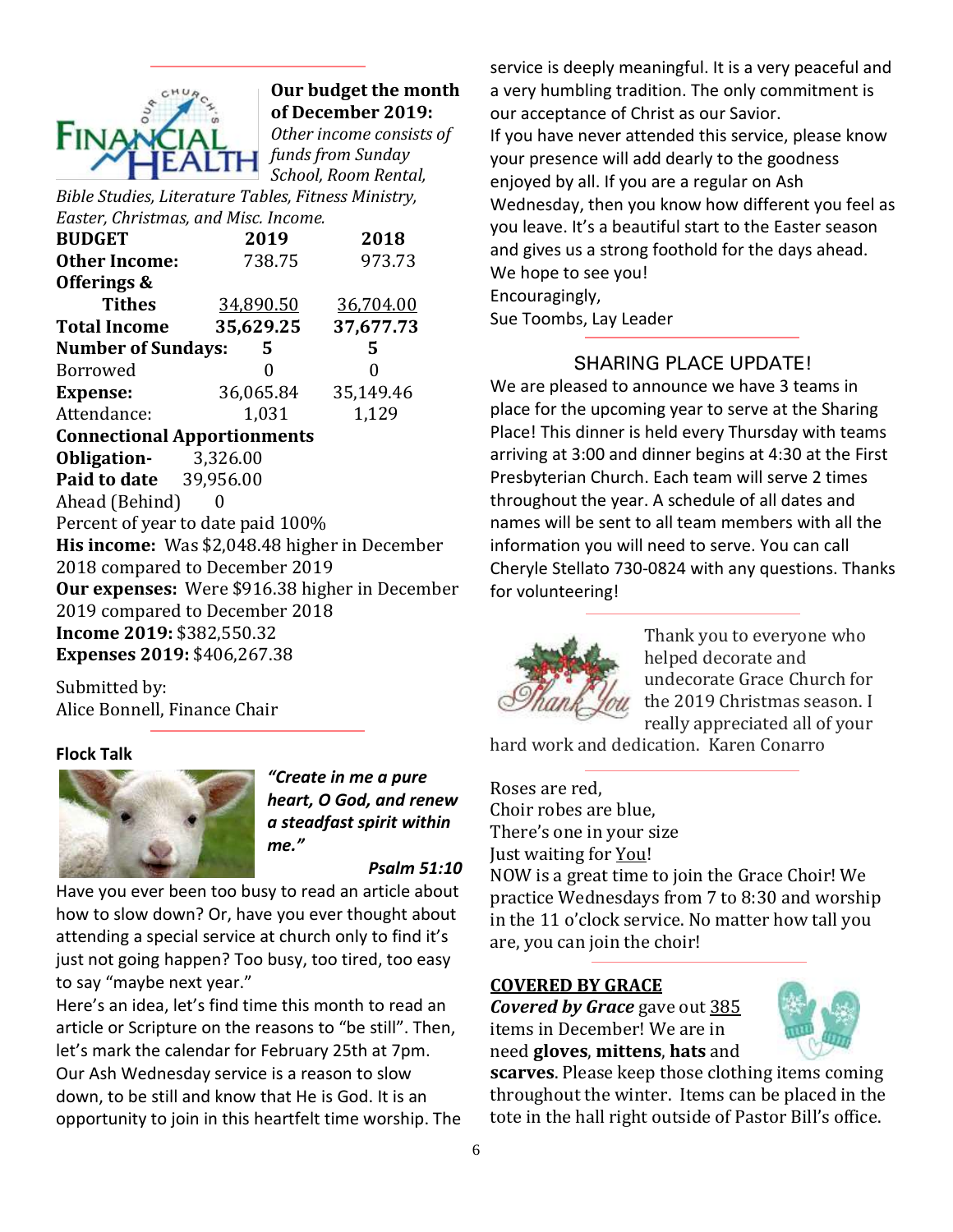**Grace Promise Preschool For: Nancy Stanton By: Bill & Trish Gentilman**

**For: Nancy Stanton By: Neal & Peggy Twist**

**For: Nancy Stanton By: Lois & John Strycula**

**For: Nancy Stanton By: Agape Class**

**For: Nancy Stanton By: Arden & Linda Knapp**

**For: Nancy Stanton & Ray Morrison By: Bev Himes**

**Music Fund For: Nancy Zaffino By: Bill & Trish Gentilman**

**For: Nancy Stanton By: Pete & Marge Smith**

**For: Nancy Stanton By: Stan & Shirley Pearson**

## **HOPES Fund**

**For: Ray Morrison, Alfred Moore, and Virginia Myers By: Bill & Trish Gentilman**

**For: Ray Morrison By: Pete & Marge Smith**

**For: Ray Morrison By: Arden & Linda Knapp**

**For: Ray Morrison By: Alice Bonnell**

**General Fund For: Cora Watt By: Patricia & Colleen Kelly**

**For: Darrell Robinault**



**For: Dorothy Long By: Men's Prayer Breakfast**

**For: Dorothy Long By: Mary Smith**

in memory

 $=$  of ...

#### **Yarn Angels/Covered by Grace For: Cora Watt By: David & Barbara Watt**

Love INC of Warren County is in search of a special person to fill the position of Call Center Manager here at Love INC and we are asking for your help in that search! The Call Center Manager has a



very unique ministry to the community of Warren County, but it's also a flexible, part-time position. Love INC has some very specific goals for approaching the needs in our community in the coming year and this position is critical to realizing those goals! This role would be a perfect fit for someone looking for some flexible, part-time work. For more information or to apply, please call the Love INC office at 814-563-3394 or email [director.loveincwc@gmail.com.](mailto:director.loveincwc@gmail.com)

#### **Grace Fitness Health Presentations "***Overpower Stress With Exercise***" Tuesday, February 18th at 6:45 pm in Higginbotham Hall**

Here's the good news! About five minutes of aerobic exercise begins to stimulate our antianxiety effects. Exercise is considered vital for mental fitness. It reduces fatigue, increases alertness and produces natural endorphins that act as painkillers. Exercise improves our quality of sleep, which in turn reduces stress.

Improving our physical condition does more than fight disease. It works quickly to elevate depressed moods. Everybody responds uniquely to different types of exercise. Find out what works best for you and fortify your defenses.

Bring a friend, bring questions. I'll supply the suggestions!

Presented by Sue Toombs.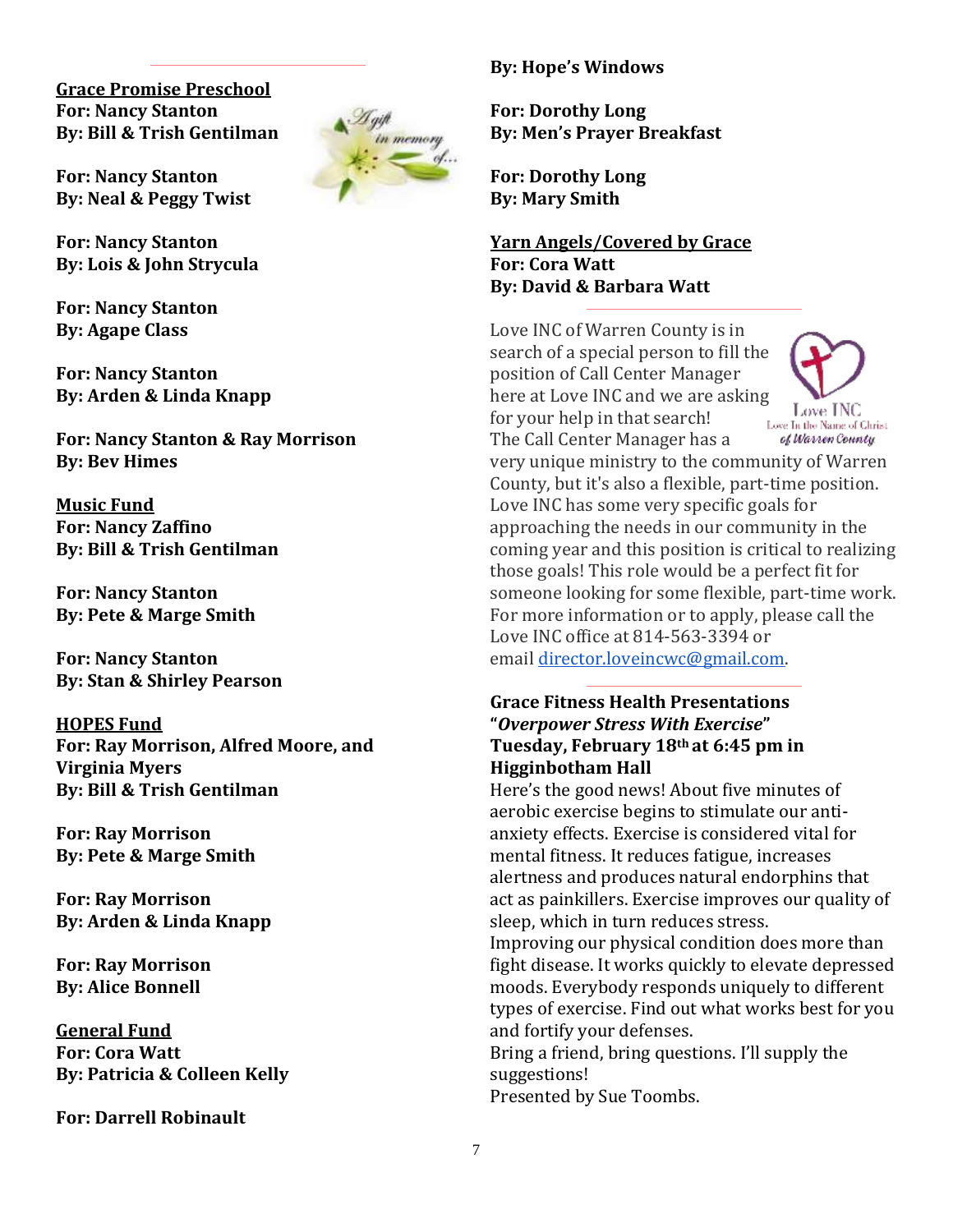Wednesday. 7pm. Choir.

Sunday's Coming  $\oint$ 

#### RAMP MINISTRY UPDATE!

The Ramps ministry was very busy this past year! They installed 53 ramps in the district, with a total of over 200 hours of volunteer work! The number of volunteers per installation averaged between 4 and up to 17 workers. Some news for the upcoming year is that the ministry received a grant from the DeFrees Foundation in Warren. They provided funds to update and replace some of the tooling currently being used. Dean is also hoping to use existing tooling to help out a group on the other side of the district to get started. Also in the works, is adding some wording/ phone number to the work trailer so the public will know about this ministry and how to contact them. Thanks to all of you who volunteered your time and talent for this much- needed ministry! We will be in touch when the building season begins again!

**WOMEN'S BIBLE STUDY** will start Tuesday, March 3rd (7:00pm) and Wednesday, March  $4<sup>th</sup>$  (8:45 a.m. or 10:45 a.m.). We will meet in Wesley Parlor where we have met previously. The study is Colossians and Philemon by Martha Reapsome. The course has ten sessions ending May  $5<sup>th</sup>$  and  $6<sup>th</sup>$ . You will need to read the book of Colossians (found in the New Testament) before the start of the study. Study books are \$7.00. Please pay **the first day of class** with cash or by a check made out to "Grace U.M.C." with "Bible Study book" on the memo line. Please sign up for Bible study by **February 12th** so I can be sure to have enough books ordered. Please contact me at (814) 726-7890 or [radmagnuson@gmail.com.](mailto:radmagnuson@gmail.com) Looking forward to this study. Renee Magnuson

The Grace Church Food Pantry is in need of **mac & cheese, peanut butter, jelly or jam, applesauce, Knorr sides** at this time**.** Thank you to all who



contribute to the Grace Church Food Pantry!

#### **Staff Appreciation Day!**

We are celebrating Staff Appreciation Day on February 19th! A special luncheon is being held for them in their honor. Please help to extend a warm hearted appreciation for these people who devote their time and energy to our church. Let's make all month long a celebration of these incredible people! We thank you, our staff, for the way you navigate the challenges you meet during your busy days. We thank you for being a continual learner. Thank you for communicating God's truths to us in your own unique manners. Thank you caring about us when we are not there to see it. We are most grateful that you steady us in areas that we sometimes assume are effortless. Here they are: Meghan Brooker, Office Administrator Mary Quiggle-Pickering, Office Manager

Cindy Price, Director of Congregational Care Elizabeth Yaegle, Director of Children's Ministry Floyd Moore, Director of Grace Choir Kris Magnuson, Accompanist Carmen Pearce, Accompanist Trish Gentilman, Director of Promise Preschool Jessica Rex, Teacher of Promise Preschool Irene Garris, Director of Daycare Mike Roney, Building Maintenance Supervisor Tristan Johnson, Security and Set-up Shirley Shafer, Housekeeping With great respect for our recently retired Beverly Petersen and Karen Gray. A big hoorah for our staff! God bless you all and



please know how much we care.

 **Items for the March Newsletter need to be delivered to Mary in the Church office [\(mary@graceumcwarren.com\)](mailto:mary@graceumcwarren.com) by Friday, February 14. Thank you!**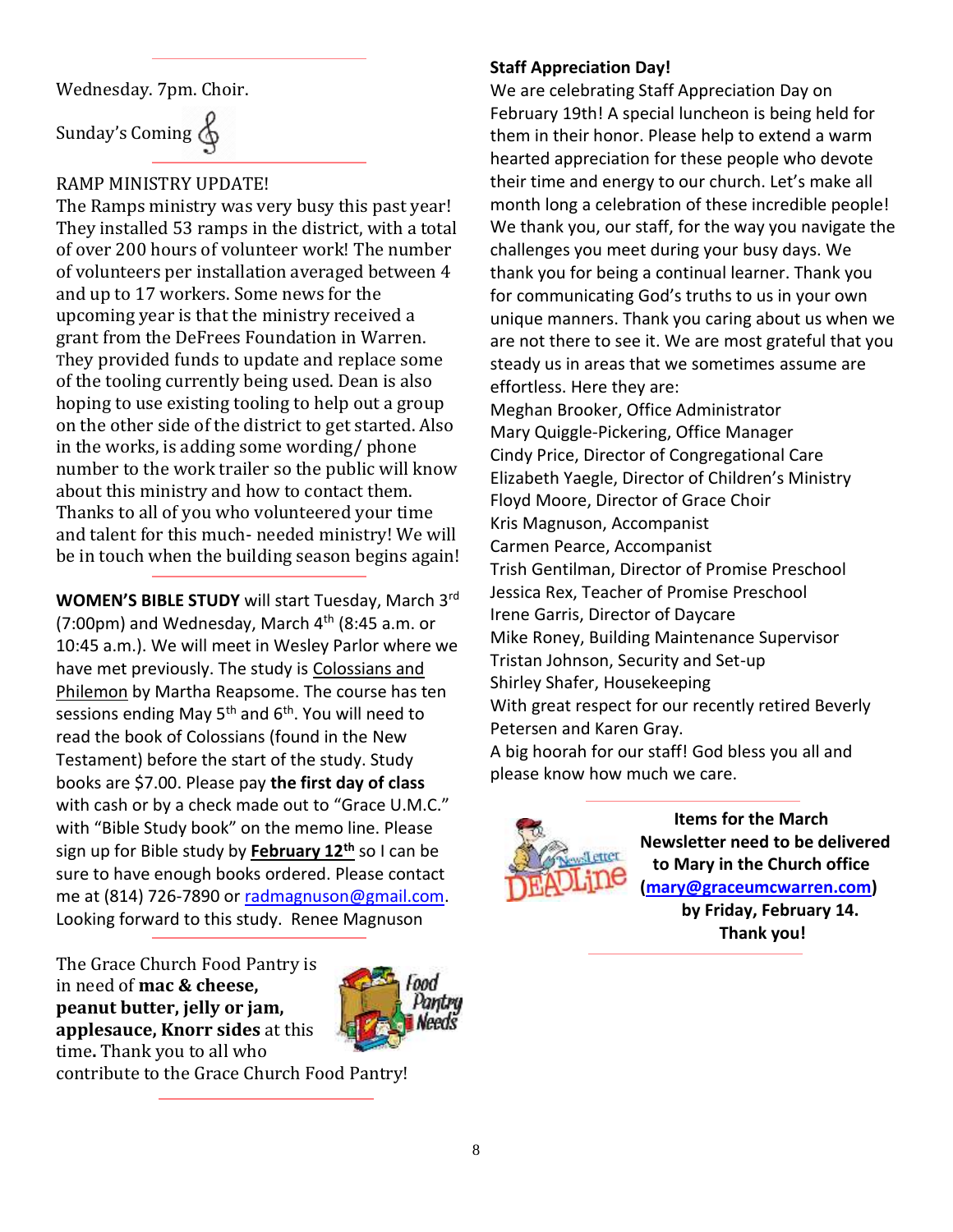

**February 1 – Mark Robinault, Gary Culbertson February 2 – Riley McCollough, Thomas Jones, Tim Price February 3 – Sam Birgel, Rick Reiff, Tammy Kibbey February 4 – Maddie Kridler February 7 – Larry Knowlton, Jesse Lucks, Linda Knapp February 9 – Danny Grosch, Jaclyn Barrett, Maria Miller February 11 – Dave Carter, Norma Dey, Phyllis Marti February 12 – Tristan Danielson February 13 – Mona Rosequist February 14 – Kyle Grey February 15 – Kurt Smith, Bud Price February 16 – Lisa Shall February 17 – Bill Bunce, Brett Ball February 18 – Stacy Vavala, Josie Bailey, Linnea Wertz February 19 – Heather Schultz February 20 – Jeff Benjamin, Lisa McDermott February 22 – Judy Conklin February 23 – Marcy Jurkowski, Karen Lucks, Cheyenna Thompson February 25 – Braydn Wilson, Kaila Abplanalp, Eric Moore, Melissa Zaffino, David Johnson, Harper Vivian February 26 – Randy Johnson, Barb Kulinski February 27 – Donna Risinger February 28 – Judy Bunce, Olivia English, Terry Moldovan February 29 – David Morrison**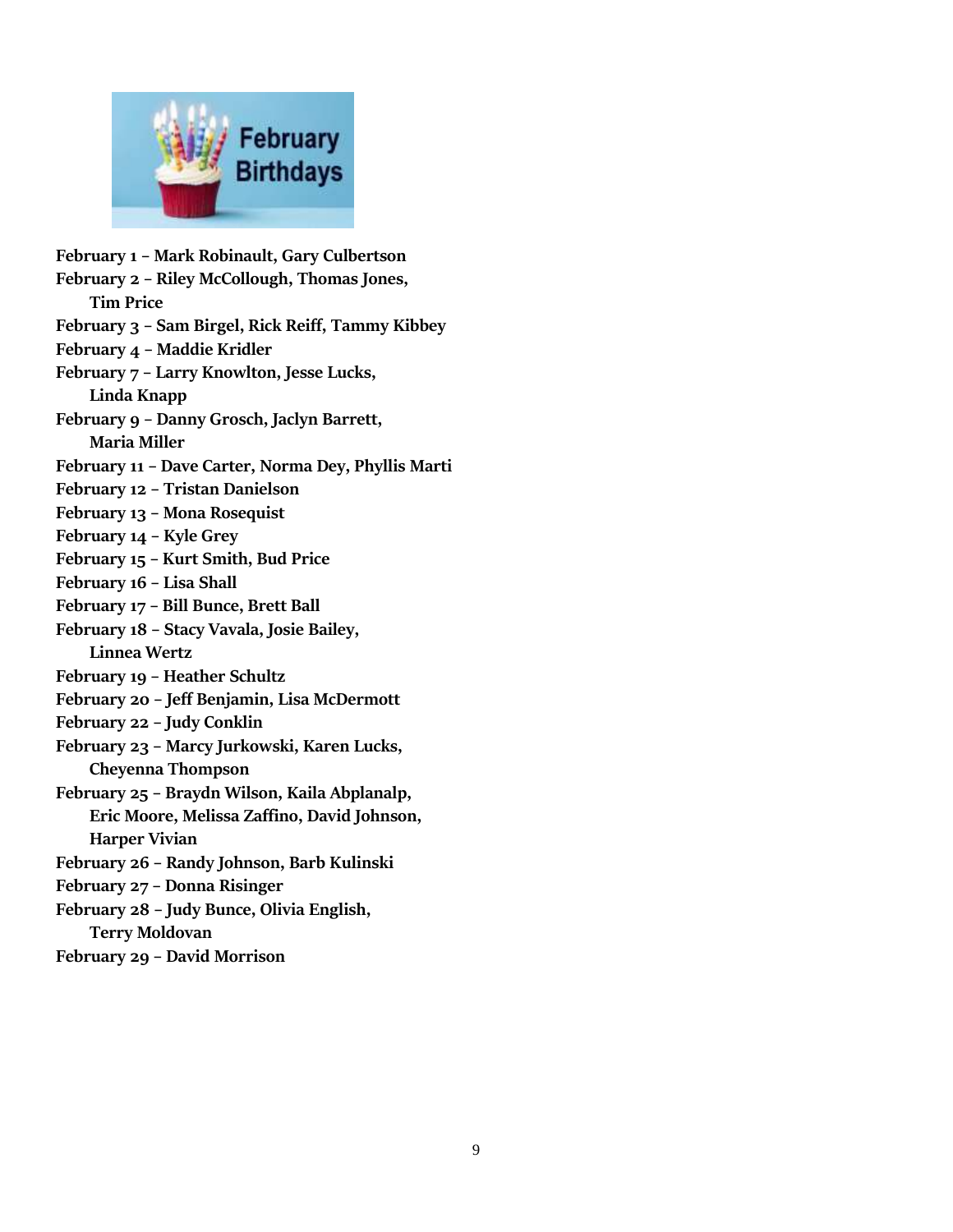j j

9



| <b>SUNDAY</b>                                                                                                                                                                                       | <b>MONDAY</b>                                                                                                                                                                                        | <b>TUESDAY</b>                                                                                                                                                                                        | <b>WEDNESDAY</b>                                                                                                                                                                                                | <b>THURSDAY</b>                                                                                                                           | <b>FRIDAY</b>                                                                                  | <b>SATURDAY</b>                                                                                                           |
|-----------------------------------------------------------------------------------------------------------------------------------------------------------------------------------------------------|------------------------------------------------------------------------------------------------------------------------------------------------------------------------------------------------------|-------------------------------------------------------------------------------------------------------------------------------------------------------------------------------------------------------|-----------------------------------------------------------------------------------------------------------------------------------------------------------------------------------------------------------------|-------------------------------------------------------------------------------------------------------------------------------------------|------------------------------------------------------------------------------------------------|---------------------------------------------------------------------------------------------------------------------------|
| <b>CARE WITH GRACE</b><br><b>DAYCARE</b><br>is open daily from<br>6:30 am to 6:00 pm<br>located on the first<br>floor (nursery) and<br>the second floor.                                            | <b>PROMISE</b><br><b>PRESCHOOL</b><br>is open Monday,<br>Wednesday, and<br>Thursday from 9:00 -<br>11:30 am (3-year-olds)<br>and $12:30 - 3:00$ pm<br>(4- year-olds) located<br>on the ground floor. |                                                                                                                                                                                                       |                                                                                                                                                                                                                 |                                                                                                                                           |                                                                                                |                                                                                                                           |
| $\overline{2}$                                                                                                                                                                                      | 3                                                                                                                                                                                                    | 4                                                                                                                                                                                                     | 5                                                                                                                                                                                                               | 6                                                                                                                                         | $\overline{7}$                                                                                 | 8                                                                                                                         |
| 8:30/9:30/11:00 a<br>Worship<br>9:00 a Children's<br>Choir<br>9:30 a Agape Sunday<br>School<br>9:45 a Sunday School<br>1:00 p Girl Scouts                                                           | 1:15 p Fitness Class<br>5:15 p Christian Yoga<br>6:30 p Gym Reserved<br>6:30 p Library Resv.<br>7:00 p Bible Study -<br>A Year with Tozer<br>7:00 p Eaton Parlor<br>Reserved                         | 9:00 a Bible Study -<br>A Year with Tozer<br>11:15 a Staff Meeting<br>5:15 p Healing<br>Christian Yoga<br>6:30 p Pickleball                                                                           | 7:00 a Men's Prayer<br><b>Breakfast</b><br>1:15 p Fitness Class<br>5:15 p Christian Yoga<br>6:00 p Handbells<br>6:30 p Gym Resv.<br>$6:45$ p $SPRC$<br>7:00 p Choir<br>7:15 p Library Resv.<br>8:15 p Madrigals | 5:00 p Caregivers'<br>Support Group<br>5:30 p Gym Resv.<br>6:00 p Disciple<br>6:00 p Pickleball<br>7:00 p AseraCare<br>7:00 p Praise Team | 10:00 a Yarn<br>Angels<br>12:15 p Christian<br>Yoga                                            | 11:30 a Wesley<br>Parlor Reserved<br>2:00 p God's Love<br>Kids' Program<br>5:00 p<br>Higginbotham<br><b>Hall Reserved</b> |
| 9                                                                                                                                                                                                   | 10                                                                                                                                                                                                   | 11                                                                                                                                                                                                    | 12                                                                                                                                                                                                              | 13                                                                                                                                        | 14                                                                                             | 15                                                                                                                        |
| 8:30/9:30/11:00 a<br>Worship<br>9:00 a Children's<br>Choir<br>9:30 a Agape Sunday<br>School<br>9:45 a Sunday School<br>12:00 p Bev's<br><b>Retirement Party</b><br>6:00 p Winger Parlor<br>Reserved | 1:15 p Fitness Class<br>5:15 p Christian Yoga<br>6:30 p Gym Reserved<br>$7:00$ p Bible Study $-$<br>A Year with Tozer<br>7:00 p Eaton Parlor<br>Reserved                                             | 9:00 a Bible Study -<br>A Year with Tozer<br>11:30 a Staff<br>Appreciation Lunch<br>5:15 p Healing<br>Christian Yoga<br>6:30 p Pickleball<br>7:00 p Property<br><b>Trustees</b>                       | 7:00 a Men's Prayer<br><b>Breakfast</b><br>1:15 p Fitness Class<br>5:15 p Christian Yoga<br>6:00 p Handbells<br>6:30 p Gym Resv.<br>7:00 p Choir<br>7:15 p Library Resv.<br>8:15 p Madrigals                    | 9:00a<br>Higginbotham<br>Hall Reserved<br>5:30 p Gym Resv.<br>6:00 p Disciple<br>6:00 p Pickleball<br>7:00 p Praise Team                  | 10:00 a Yarn<br>Angels<br>12:15 p Christian<br>Yoga                                            | 12:00 p Valentine<br>Luncheon                                                                                             |
| 16                                                                                                                                                                                                  | 17                                                                                                                                                                                                   | 18                                                                                                                                                                                                    | 19                                                                                                                                                                                                              | 20                                                                                                                                        | 21                                                                                             | 22                                                                                                                        |
| 8:30/9:30/11:00 a<br>Worship<br>9:00 a Children's<br>Choir<br>9:30 a Agape Sunday<br>School<br>9:45 a Sunday School<br>1:00 p Girl Scouts<br>3:00 p Gym Reserved<br>4:00 p Watson Home              | 12:00 p Caregivers'<br>Support Group<br>1:15 p Fitness Class<br>5:15 p Christian Yoga<br>6:30 p Gym Reserved<br>7:00 p Bible Study -<br>A Year with Tozer<br>7:00 p Eaton Parlor<br>Reserved         | 9:00 a Bible Study -<br>A Year with Tozer<br>11:15 a Staff Meeting<br>5:15 p Healing<br>Christian Yoga<br>6:30 p Pickleball<br>6:45 p Grace Fitness<br><b>Health Presentation</b><br>7:00 p Education | 7:00 a Men's Prayer<br><b>Breakfast</b><br>1:15 p Fitness Class<br>5:15 p Christian Yoga<br>6:00 p Handbells<br>6:30 p Gym Resv.<br>7:00 p Choir<br>8:15 p Madrigals                                            | 5:30 p Gym Resv.<br>6:00 p Disciple<br>6:00 p Pickleball<br>7:00 p Praise Team                                                            | 10:00 a Yarn<br>Angels<br>12:15 p Christian<br>Yoga                                            |                                                                                                                           |
| 23                                                                                                                                                                                                  | 24                                                                                                                                                                                                   | 25                                                                                                                                                                                                    | 26                                                                                                                                                                                                              | 27                                                                                                                                        | 28                                                                                             | 29                                                                                                                        |
| 8:30/9:30/11:00 a<br>Worship<br>9:00 a Children's<br>Choir<br>9:30 a Agape Sunday<br>School<br>9:45 a Sunday School<br>6:00 p Winger Parlor<br>Reserved                                             | 1:15 p Fitness Class<br>5:15 p Christian Yoga<br>6:30 p Gym Reserved<br>$7:00$ p Bible Study -<br>A Year with Tozer<br>7:00 p Eaton Parlor<br>Reserved                                               | 9:00 a Bible Study -<br>A Year with Tozer<br>4:30 p Wesley Parlor<br>Reserved<br>5:15 p Healing<br>Christian Yoga<br>6:30 p Pickleball<br>7:00 p Church<br>Council                                    | 7:00 a Men's Prayer<br><b>Breakfast</b><br>1:15 p Fitness Class<br>5:15 p Christian Yoga<br>6:00 p Handbells<br>6:30 p Gym Resv.<br>7:00 p Ash<br>Wednesday Service<br>7:00 p Choir<br>8:15 p Madrigals<br>10.  | 5:30 p Gym Resv.<br>6:00 p Disciple<br>6:00 p Pickleball<br>7:00 p Praise Team                                                            | 10:00 a Yarn<br>Angels<br>12:15 p Christian<br>Yoga<br>5:00 p<br>Higginbotham<br>Hall Reserved |                                                                                                                           |